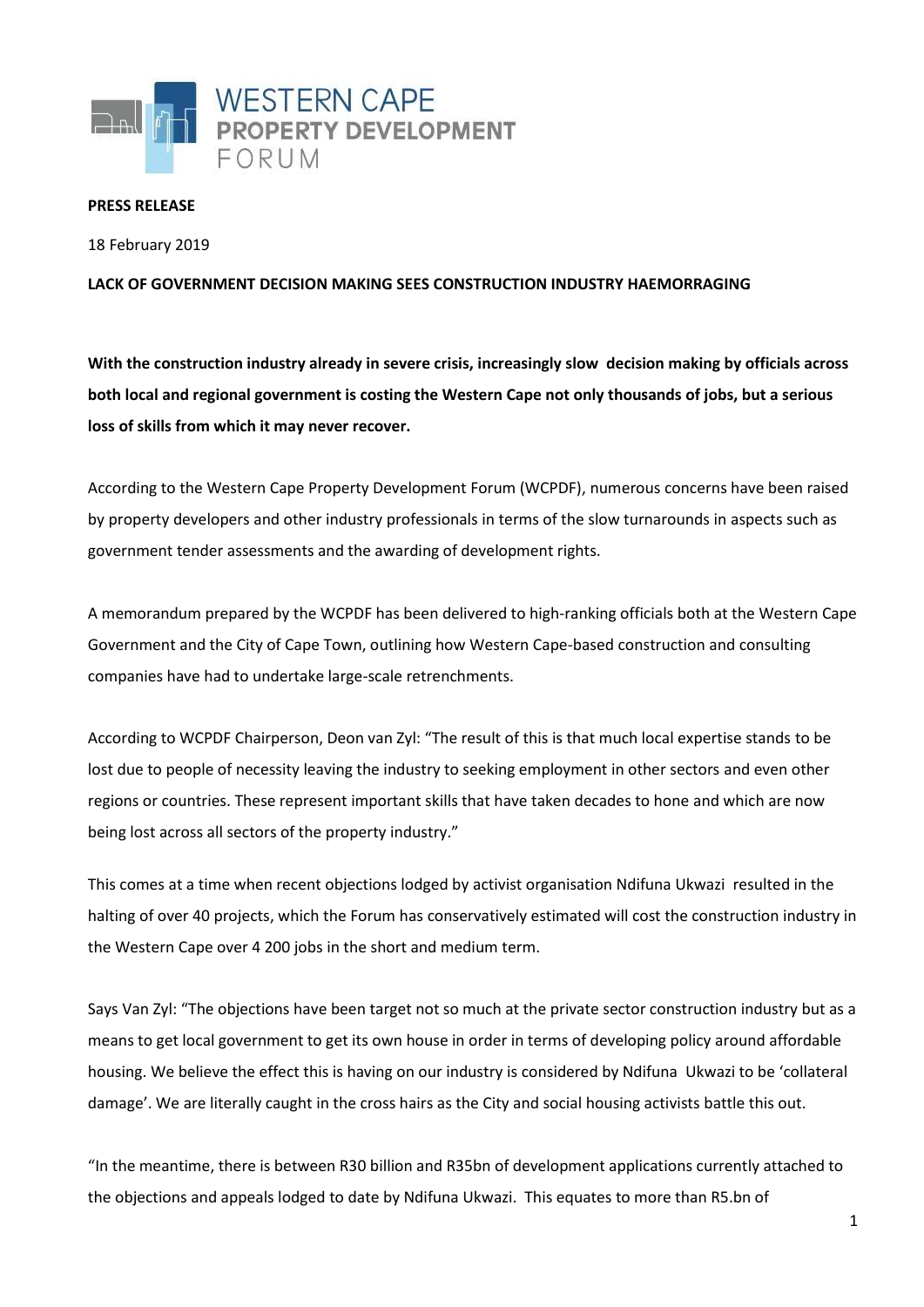construction work, never mind the loss of revenue to the City itself of R200 million in property tax, application fees and development contributions in the first year alone."

Ironically, adds Van Zyl, the objections are costing the Cape Town economy an estimated R5.8 mil per day: "Money that should be directed to the same recipients for whom Ndifuna Ukwazi says it is fighting. In other words, construction workers who are now sitting at home, unemployed and unable to feed their families. These workers are among the largest group that will be affected and where we will see the greatest loss of skills as people scramble for income of any nature in other sectors.

"Apart from the livelihoods affected, imagine the impact that this is having on the all-important transformation of the property industry."

While the Forum fully recognises the right to lodge objections, the real crux of the matter now lies in how long it is taking for the objections to be addressed. "This is yet another example," says Van Zyl "in which the property development and construction industry is being penalised for government's inability to get its own 'house' in order. This at a time when the industry is already suffering under a plethora of legislation and policies, and is further hamstrung by the time it takes to obtain development and building plan approvals."

The stalemates at government level, as well as the overall impact that this is having on the economy are deemed to be so critical, the WCPDF is making it the key theme in its upcoming annual conference, to be held in May, under the title 'The Perfect Storm: Investment and jobs or bureaucracy and stagnation.'

"It must, however, be clearly understood that neither the theme of the conference nor the memorandum we have prepared for government is a finger-pointing exercise. It is our very serious attempt to bring the public and private sector together to discuss the state of not only the property industry in the Western Cape and the challenges it faces, but the significant role it always has and can continue to play in the economic development of this province and indeed the country as a whole."

Part of the Forum's objectives are to "dispel the myths" adds Van Zyl: "For example, although building activity in the CBD and Atlantic Seaboard areas of Cape Town create the illusion that the development sector is booming, property price corrections of up to 20% is a clear indication that the sector will slow down considerably in the next year, leading to further job losses in the construction sector. This is not withstanding the ongoing escalation in land prices, partly caused by the inflationary effect of slow and cumbersome statutory processes which the property sector needs to endure before investment can take place in the form of bricks and mortar."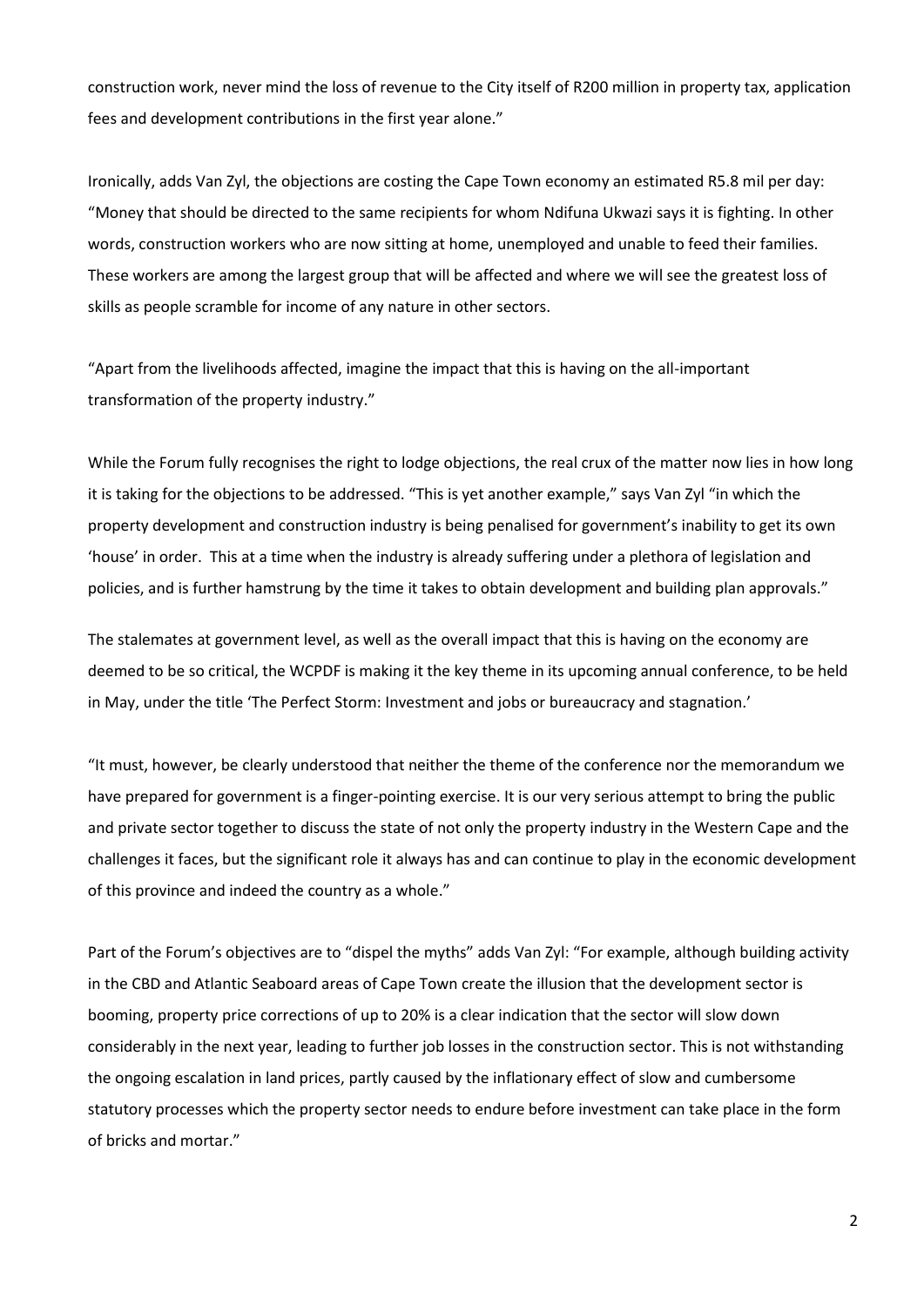Another myth is that the public transport crisis can be rectified in a short amount of time by the building of infrastructure – in other words, the large-scale government projects which tend to sustain the constructions sector.

"However," says Van Zyl, "instead of government actually paying attention to the obviously changing urban patterns that are developing organically due to congestion and land affordability, it debates and continually changes its future town planning rollouts in five-year plans that never really see the light of day. One must question how seriously, then, it actually takes its role in the development of the economy and creating jobs?"

Social housing is also high on the Forum's agenda: "In acknowledging that the private sector must play a role in facilitating this, the WCPDF has been engaging with affordable housing for well over a year and we were very excited when the City began developing the all-important policy document around inclusionary housing. Yet this, too, has now stalled as political chess is played among the City's highest-ranking portfolio committee members – resulting in highly debilitating consequences such as the Ndifuna Ukwazi objections."

The memorandum also notes that micro developers in townships will shortly start to outperform government on housing delivery: "Yet again," says Van Zyl, "very little is being done to facilitate this new sector which faces the same plethora of legislation that other developers face."

The crux of the matter, the Forum believes, is that while government struggles on the one hand with the implementation of development, the private sector on the other hand is seen as the enemy.

"All of this speaks to an increasing culture of distrust on both sides and the resultant over-regulation of our industry," says Van Zyl.

"While there can be no debate on the need for clean governance, nor on the fact that there are officials within both local and provincial government that are very supportive of our industry and do their best to help plan a way forward. But it must be recognised that legislation and policy can either be interpreted in a conservative, overly risk-averse manner or it can be interpreted in a facilitative manner."

Overlapping between provincial and local government can also result in tension, as occurs in regard to considerations regarding heritage and environmental impact. Hence the theme of the Forum's upcoming conference and its ongoing attempts to engage itself with both local and provincial government, as well as to bring the two public sector entities closer together in decision-making processes and implementation.